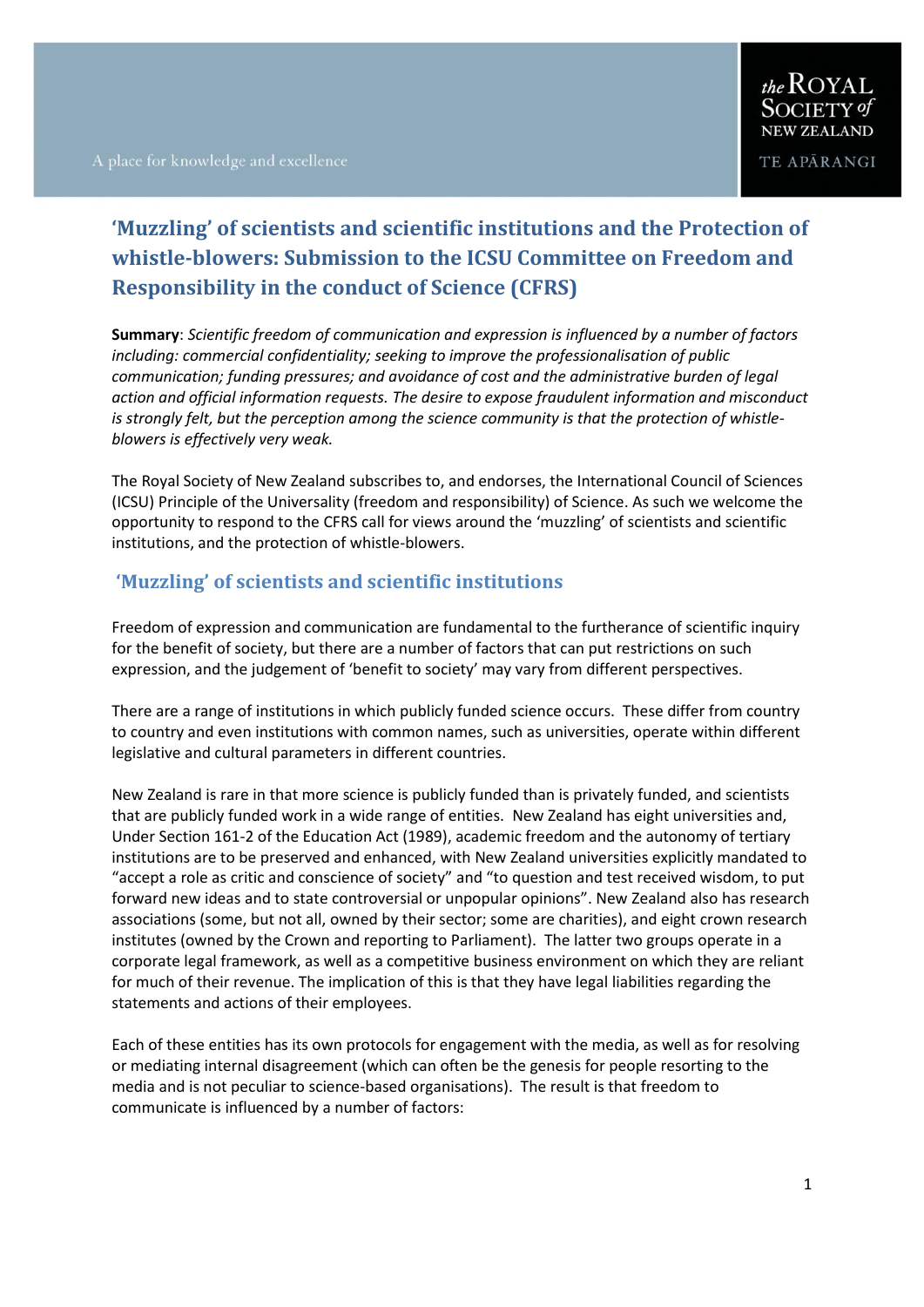#### *Commercial confidentiality*

Research institutions undertake research for both Government agencies and the private sector where there can be confidentiality agreements, trade secrets, copyright restrictions, and commercial sensitivities. In New Zealand, for publicly funded research in areas such as the dairy industry, which comprises a large fraction of the New Zealand economy, it is likely to be against the national interest to publish everything, as New Zealand industry is supported by the margin its intellectual property creates for the sector. Thus national interest and commercial interest can be closely aligned. If taxpayer funding is used, a 'public' obligation of targeting the wealth creation towards the domestic economy is likely to apply. In these situations, economic benefit to the country from restricting access to the information could be considered as the benefit to society. However, the line between what is or isn't justified as commercially or nationally sensitive can be unclear, and there are situations where commercial interests and public interests can diverge.

#### *Communicating with the public*

While in universities, engagement with the media is best left primarily to the discretion of individual academics, in seeking to improve the professionalisation of public communication, crown research institutions can have in place formal protocols for engagement with the media. Science and research operate through a process of challenge and argument, but this can be confusing to the public where speculative arguments are placed uncritically alongside research evidence. This can result in policies that include: managerial approval before speaking to media; consulting communications managers, and discussion of intentions. Some research outcomes can directly impact upon stakeholder decisions, such as insurance premiums, and as such it can be considered important to create robust messages. In the case of natural hazards responses in New Zealand, such as for earthquakes, the crown research institute GNS Science has a special policy where a media trained duty person at any given time will be the dedicated and only contact person. Ignoring such policies can lead to the possibility of disciplinary action. In this situation the belief is that such restrictions can provide public benefit in the clarity of public communication.

Uncertainty around these procedures, including not knowing who is meant to approve communications, can cause problems so it is important to ensure that researchers know the policies in place. In addition, the media often seek rapid responses and so simply not being able to respond fast enough can limit the communication of science. Some scientists may also fear, and have experienced, their research being misinterpreted by the media and so avoid communicating it with them.

There are also other pressures that can distort research communication:

### *Funding pressures*

Pressure to secure funding can create an environment that discourages outspoken comment that could be perceived as jeopardising such funding, especially in a time of recession, with jobs and promotion at stake. In such situations there is seldom a clear act of muzzling, rather a gradual withdrawal of benefits and opportunity that is difficult to pinpoint. These pressures can influence the beginning of the research process, when deciding which area of research to investigate, right through to publication, when deciding what papers to write and submit. When the potential impacts can affect a researcher's career and research funding, researchers may prefer to stick to uncontroversial and low risk work.

Concerns over funding, particularly with commercial partners, can also result in pressure to deliver results it is believed commercial partners want to hear, and with results counter to these downplayed. Scientists' communication with these clients can be restricted to allow the research findings to be presented in this way.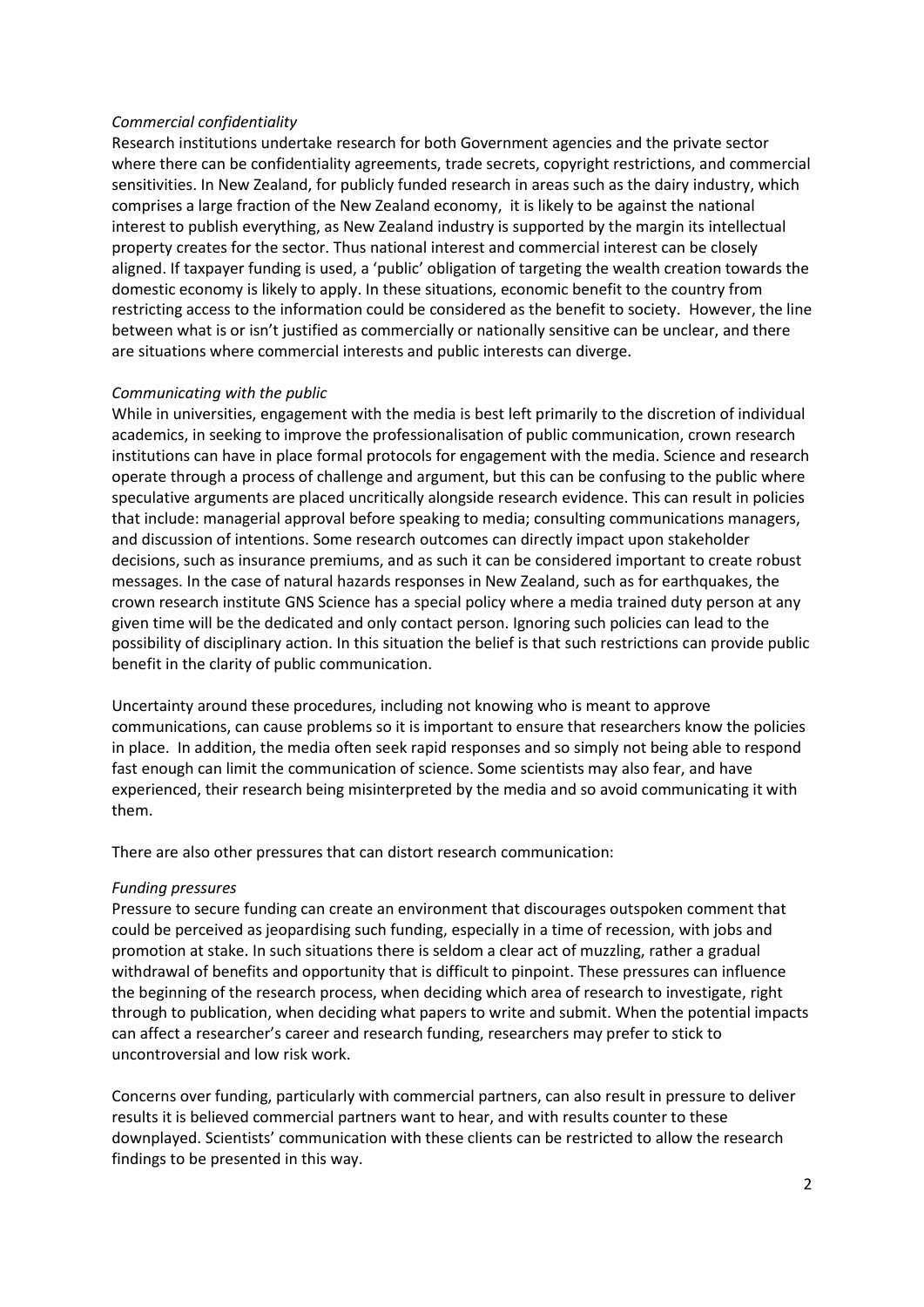### *The "hassle effect" and deliberate hindrance*

**.** 

The threat of litigation from commercial interests can discourage research institutes from making public statements about commercial products, due to the time and cost of defending such actions. Similarly, industries that feel threatened by research findings can use repeated Official Information Act requests to delay and distract researchers away from their research. The result is that the institution may shy away from, or restrict, the communication of research in these areas to avoid the cost and administrative time in meeting such requests<sup>1</sup>.

Since 1994, the Royal Society of New Zealand has been involved in a survey of New Zealand scientists and technologists, with the latest survey published in 2010<sup>2</sup>. This survey included questions on freedom of expression (see Table 1). While the majority of respondents reported being free to speak freely on public policy issues, there was an increased sense of restrictions for publications. Whereas in 1996 researchers felt less restraint in the publishing than their public presence, by 2007 it seemed the two domains were viewed much more similarly.



*Table 1: Comparison of results between1996 and 2007 on questions regarding freedom of expression, from the 2008 Survey of New Zealand scientists and technologists 2*

<sup>2</sup> Jack Sommer, 2008 Survey of New Zealand scientists and technologists, New Zealand Science Review, Vol 67 (1) 2010, p. 2-40

 $1$  Misuse of the Official Information Act by the tobacco industry in New Zealand. Tob Control 2010;19:4 346-347. 7 July 2010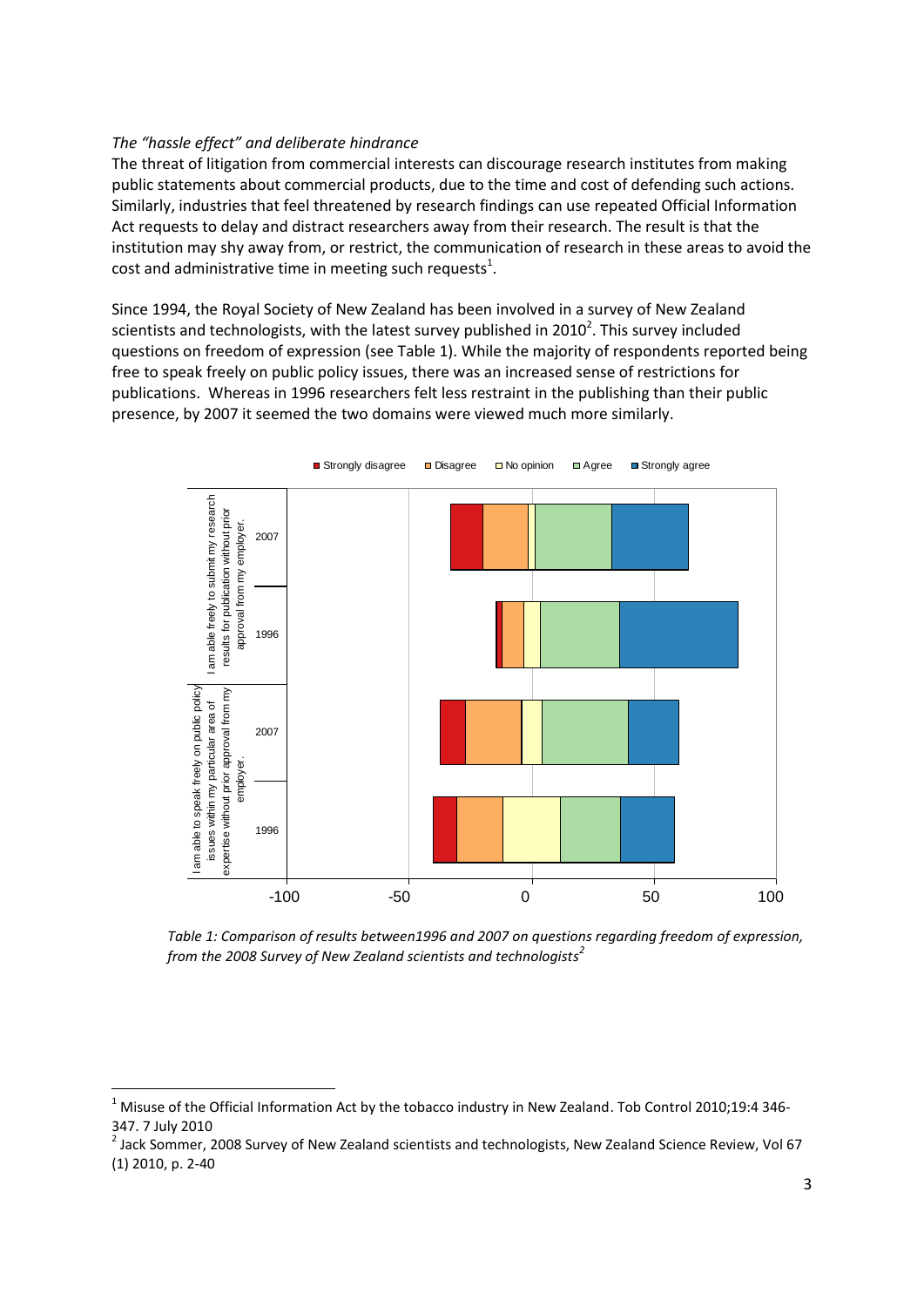## **Protection of whistle-blowers**

The belief that fraudulent information and misconduct should be exposed is strongly felt in New Zealand. In the 1996 survey of New Zealand scientists and technologists<sup>3</sup>, a question concerning the responsibility of the scientist to expose fraud on the part of another was asked. This question was not repeated in 2008 "because the response was so overwhelmingly positive that it seemed unlikely to yield much useful information".

However, there are unfortunately too many instances where scientific professionals around the world blow the whistle and suffer damage to their careers because of it. Whistle-blower protection legislation in New Zealand centres on the *Protected Disclosures Act* 2000 (PDA), which is essentially concerned with government agencies. Public entities have protections written into their employment policies to protect employees who make disclosures of information about serious wrongdoing in or by an organisation, including an act, omission, or course of conduct that constitutes a serious risk to public health or public safety or the environment.

Some research institutions also adhere to the International Standard ISO 15189 which stipulates accreditation criteria for organisations and staff analysing and reporting on specimens or other material derived from human clinical material. This standard has specific clauses relating to the integrity and ethical behaviour of the organisation in which the staff work and requires the institute to demonstrate that it has real mechanisms in place to safeguard whistle-blowers and to allow scientists' concerns to be addressed at a recognised, official forum.

Nevertheless, there can be occasions where the interpretation of what constitutes serious wrongdoing may vary and researchers can find themselves at odds with their employers over the release of contractually confidential research information. Protection of whistl- blowers needs not only to be present in a robust form, but also to be seen to be so. The perception among the science community is that the protection is effectively very weak. In order to increase faith in whistleblower protection, the process would need to be seen to work quickly, and to impose severe sanctions against obstruction or flouting. Given the international treatment that whistle-blowers have received, it would take a great number of positive examples to create real confidence in the operation of such systems.

With academic misconduct, increased pressures to publish, and sometimes "noisy" data, there need to be scrupulous methods to ensure honesty. New Zealand universities have procedures for protecting whistle-blowers. However, a protected report can remain unactioned because responsibility for pursuing the matter might rest with a single senior administrator, who may put the report in the "too hard basket". The secrecy which protects the whistle-blower also shields the administrator from pressure to act in a timely manner.

# **Role of the Royal Society of New Zealand and CFRS**

**.** 

In regard to research fraud and misconduct, the Royal Society of New Zealand requires its members to adhere to a Code of Professional Standards and Ethics in Science, Technology, and the

<sup>&</sup>lt;sup>3</sup> Sommer J, Sommer D. 1997. Profiles: A survey of New Zealand scientists and technologists. Wellington, Royal Society of New Zealand